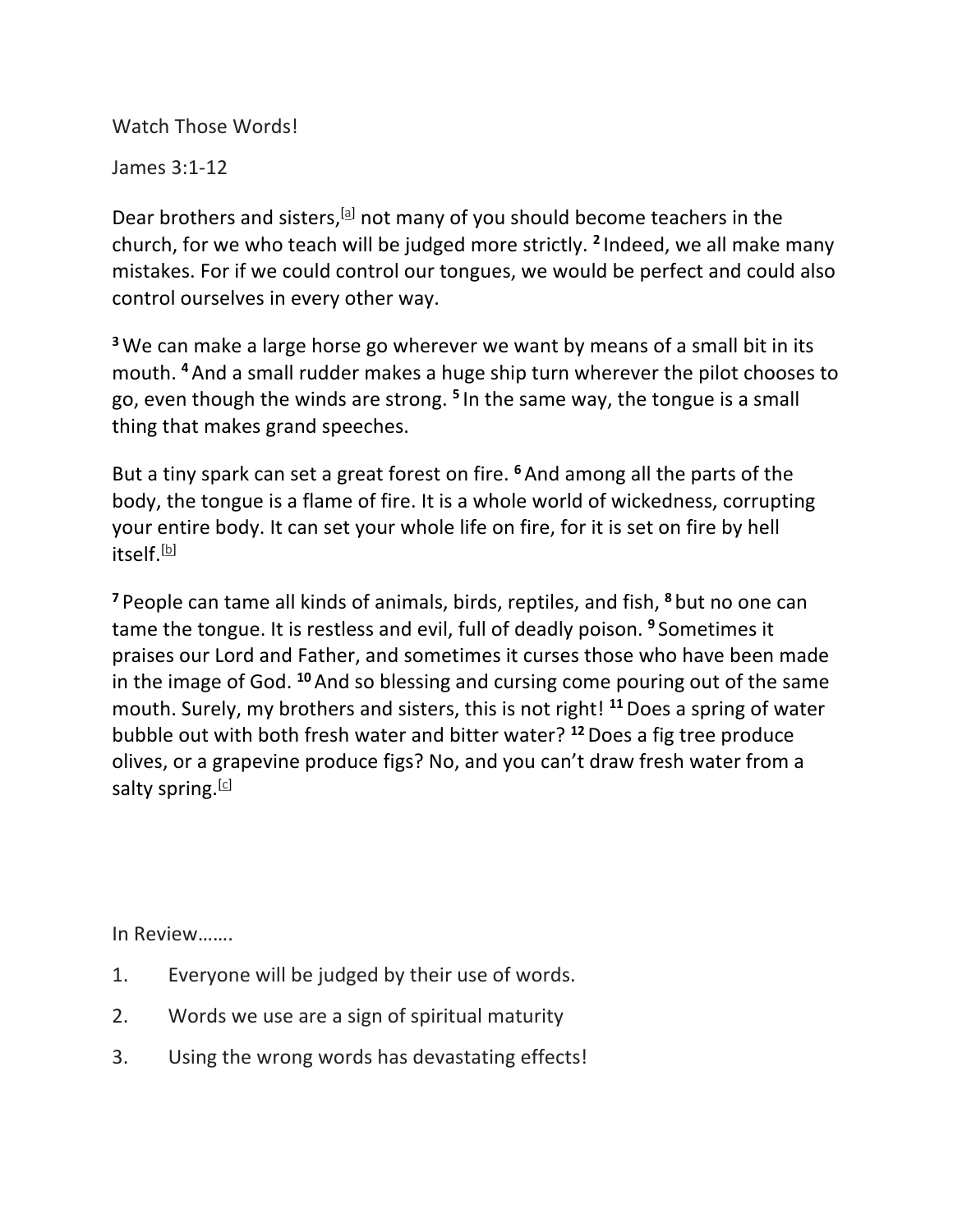## 6/19/22

4. Using hurtful words is a contradiction of our calling!

## **<sup>9</sup>** Sometimes it praises our Lord and Father, and sometimes it curses those who have been made in the image of God.

I Peter2: 22-23He did not retaliate when he was insulted, nor threaten revenge when he suffered. He left his case in the hands of God, who always judges fairly.

- 5. Practical application and thoughts on James.
- --What are the "wrong words"?

Proverbs 16:28 A troublemaker plants seeds of strife; gossip separates the best of friends.

Eph 4:31 Get rid of all bitterness, rage, anger, harsh words, and slander, as well as all types of evil behavior.

--When/Where do we use the wrong words?

**Politics** 

Personal rights

Environment

Economy

Christian beliefs

--Why do the wrong words come out?

We feel "squeezed"

**Conflict** 

Scared

Hurting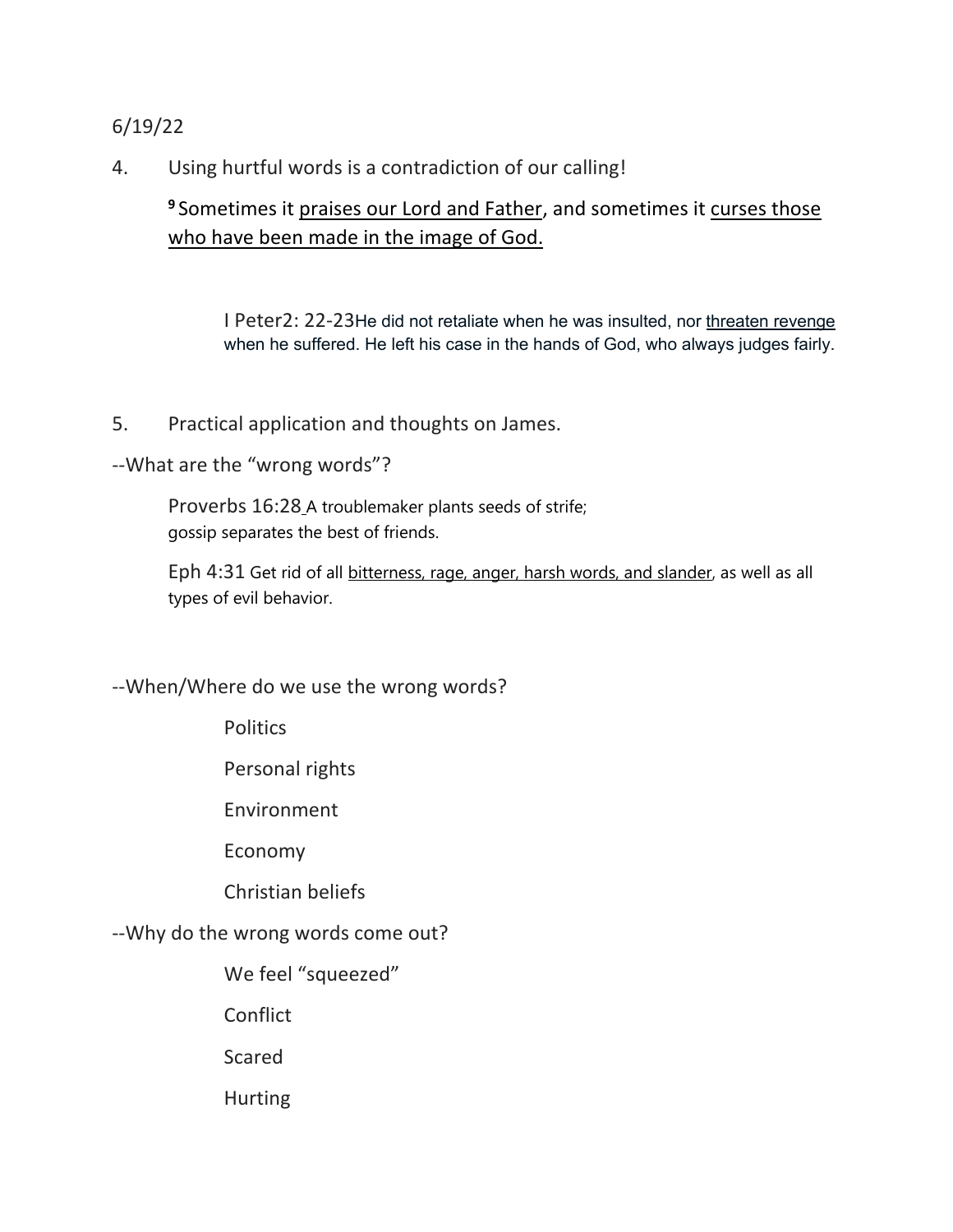Anger

Pride

--How to "do better" at using the "right" words as believers?

Eph 4:32 Instead, be kind to each other, tenderhearted, forgiving one another, just as God through Christ has forgiven you.

-Wait (until our response is Jesus approved)

Psa 141:3\_Take control of what I say, O LORD, and guard my lips.

Prov 18:21 The tongue can bring death or life; those who love to talk will reap the consequences.

-Ask

## ---WDJD?

I Peter 2:21-23 For God called you to do good, even if it means suffering, just as Christ suffered<sup>®</sup> for you. He is your example, and you must follow in his steps.

**<sup>22</sup>** He never sinned,

nor ever deceived anyone.<sup>[b]</sup>

**<sup>23</sup>** He did not retaliate when he was insulted,

nor threaten revenge when he suffered.

He left his case in the hands of God,

who always judges fairly.

---Are my choice of words/conversation lining up with scripture?

Phi 1:90-11 pray that your love will overflow more and more, and that you will keep on growing in knowledge and understanding. **<sup>10</sup>** For I want you to understand what really matters, so that you may live pure and blameless lives until the day of Christ's return. **<sup>11</sup>** May you always be filled with the fruit of your salvation—the righteous character produced in your life by Jesus Christ $\Box$ —for this will bring much glory and praise to God.